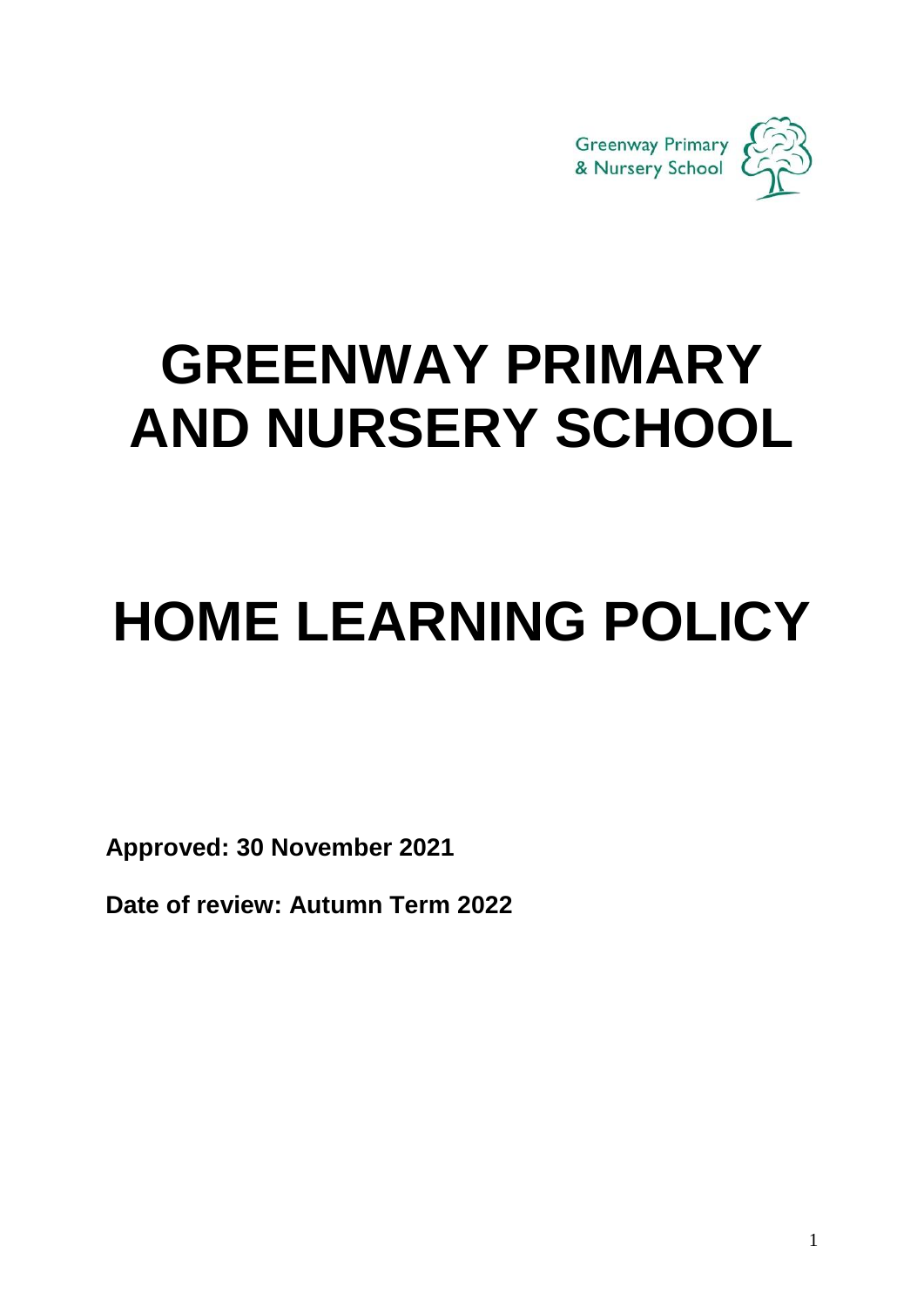The purpose of 'Home learning' is for children to apply and consolidate knowledge and skills they have learnt in school. All children are expected to complete home learning tasks to a high standard, in line with the standards expected in school and at a level, that reflects their ability. At the beginning of the academic year, the class teacher will set out to parents/carers home learning procedures which can be found on the 'Meet the teacher' powerpoints, on the school website. If a child is not completing home learning tasks or submitting home learning on time, via Google Classroom, the class teacher will approach the parent/carer to explore the reasons.

### **Aims**

#### **Through this policy we aim to:**

- Ensure that all parents and carers understand what is expected.
- Ensure home learning tasks are set with clear learning intentions, related to current work the child is doing in class, providing opportunities to practice, apply and consolidate their knowledge, skills and understanding, in English and Maths.
- Ensure a consistent approach throughout the school.
- Use home learning to support the raising of standards
- Encourage children and their parents/carers to share learning experiences beyond the classroom.
- Strengthen the partnership between home and school.
- Encourage children to develop the responsibility, confidence and self-discipline needed to work independently.
- Prepare children for the transfer to secondary school.

#### **Setting, Marking and Feedback**

- Home learning should be **purposeful**, **meaningful** to the child and **related to what is currently being taught in class.**
- Early Years home learning will be set on Google Classroom every two weeks on a Friday
- Key stage 1 and 2 Home learning: Maths home learning will be set on Google Classroom every Friday
- Key stage 1 and 2 Home learning: Spelling home learning will be set via Spelling Shed every Friday
- Year 6 will also receive weekly Spelling, Punctuation and Grammar (SPAG) home learning via Google Classroom every Friday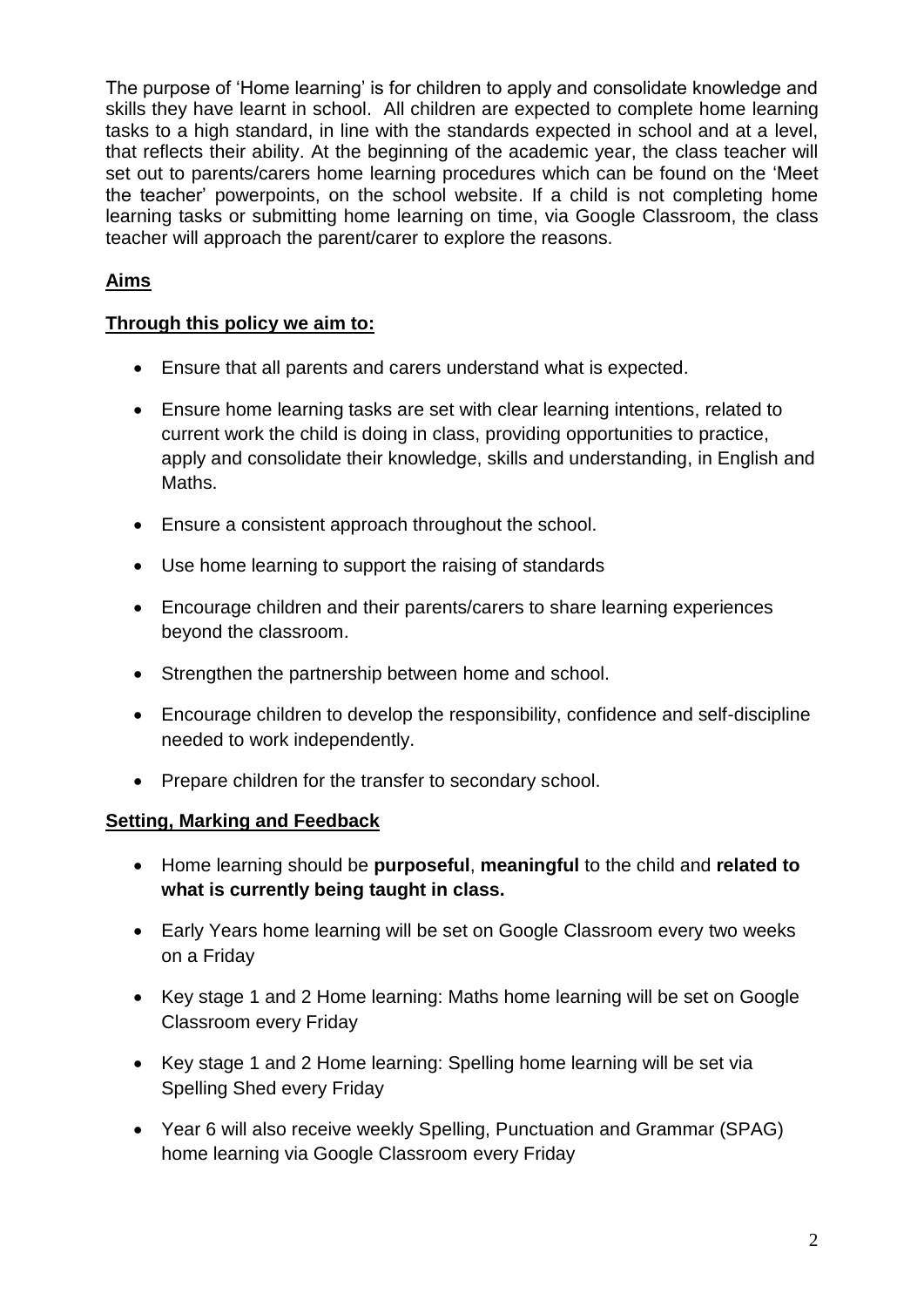- All children (Key stage 1 and 2) will have one Maths home learning book and one Spelling journal book to keep at home to complete their home learning tasks, where appropriate.
- The home learning set, will contain clear learning intentions; clear instructions to the child and parent; and where appropriate, an example of the strategy to use.
- If submitted by the deadline (3pm Thursday), home learning will be acknowledged weekly and returned to parents, for parents and children to view
- Spelling home learning will be monitored on Spelling Shed and by weekly dictations at school

#### **Special educational needs**

Some children may need personalised home learning and/or reasonable adjustments tasks set to ensure that the work is accessible and pitched at the appropriate level.

| <b>Foundation Stage</b>      | Enjoy conversations with your child to support their<br>speaking and listening.<br>Read assigned reading book (Reception class)/library<br>book with your child and discuss the story.<br>Enjoy bedtime stories as they are extremely important<br>at this age.<br>Play games with your child.<br>Access Google Classroom every two weeks and take<br>part in the set task and submit to Google Classroom                                                                                              |
|------------------------------|--------------------------------------------------------------------------------------------------------------------------------------------------------------------------------------------------------------------------------------------------------------------------------------------------------------------------------------------------------------------------------------------------------------------------------------------------------------------------------------------------------|
| Key stage One: Year 1        | <b>Daily</b>                                                                                                                                                                                                                                                                                                                                                                                                                                                                                           |
| and Year 2                   | Reading practice daily and parents/carers to comment<br>in their reading record, at least once a week.<br>Return reading books on Thursday for them to be<br>changed on Friday (where appropriate)<br><b>Weekly</b><br>Access Google Classroom and take part in the set<br>Maths task. Submit work to Google Classroom by<br>Thursday at 3pm.<br>Complete Maths task in Maths home learning book and<br>practice set spellings in spelling journal book.<br>Access weekly spellings via Spelling Shed. |
| Key Stage 2: (Years 3, 4, 5) | <b>Daily</b>                                                                                                                                                                                                                                                                                                                                                                                                                                                                                           |
| and $6)$                     | Reading practice daily and parents/carers to comment<br>in their reading record, at least once a week.<br>Return reading books on Friday for them to be changed<br>(where appropriate)<br><b>Weekly</b><br>Access Google Classroom and take part in the set<br>Maths task. Submit work to Google Classroom by                                                                                                                                                                                          |

#### **What is expected in each Key Stage**